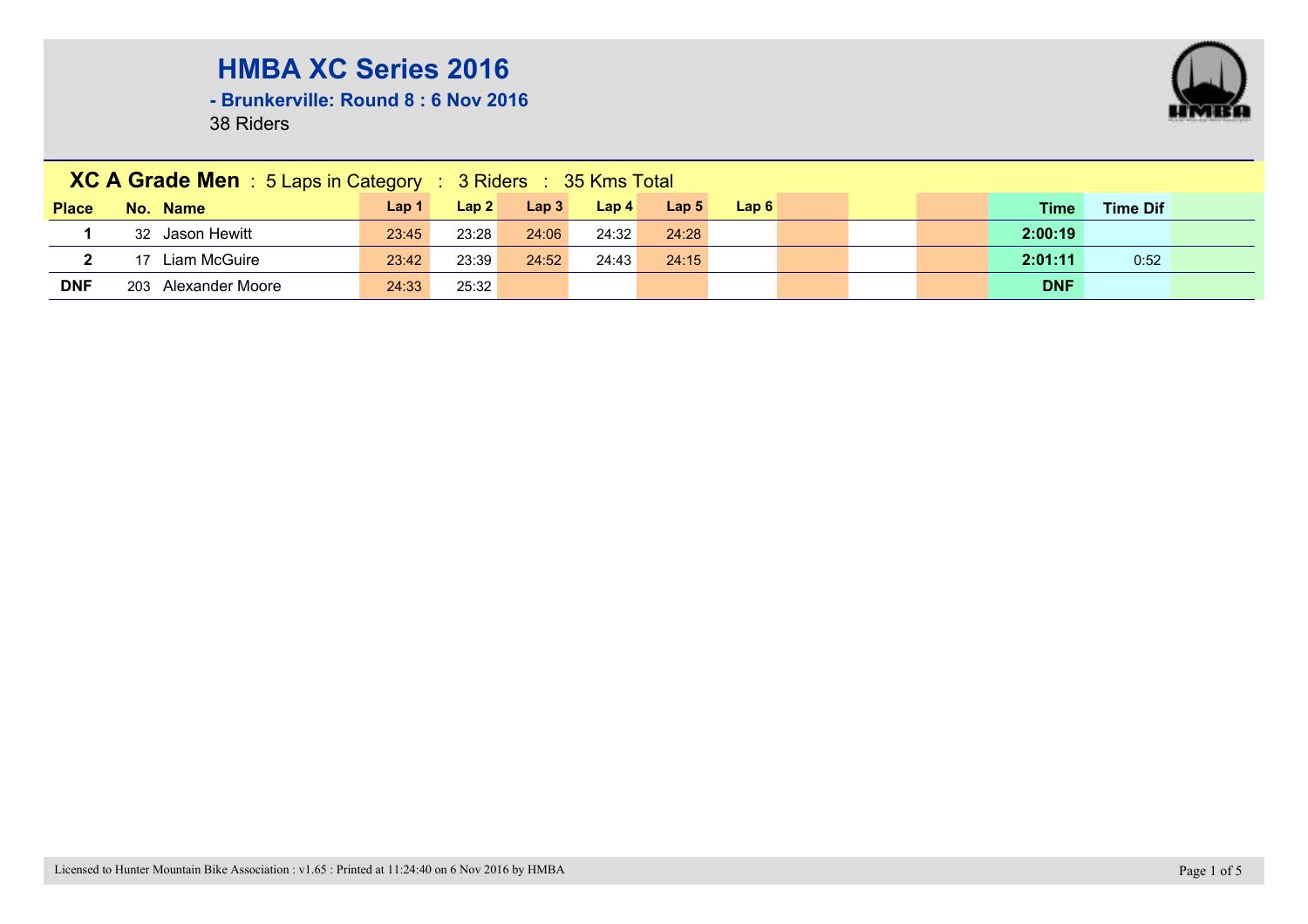**- Brunkerville: Round 8 : 6 Nov 2016**

| <b>XC B Grade Men</b> : 4 Laps in Category : 12 Riders : 28 Kms Total |                       |                  |       |                  |                  |                  |      |  |            |                 |  |
|-----------------------------------------------------------------------|-----------------------|------------------|-------|------------------|------------------|------------------|------|--|------------|-----------------|--|
| <b>Place</b>                                                          | No. Name              | Lap <sub>1</sub> | Lap2  | Lap <sub>3</sub> | Lap <sub>4</sub> | Lap <sub>5</sub> | Lap6 |  | Time       | <b>Time Dif</b> |  |
|                                                                       | 155 Joel Allan        | 24:41            | 25:11 | 23:39            | 23:47            |                  |      |  | 1:37:18    |                 |  |
| $\overline{2}$                                                        | 163 Paul Monk         | 26:05            | 25:37 | 25:55            | 25:22            |                  |      |  | 1:42:59    | 5:41            |  |
| $\mathbf{3}$                                                          | 274 Lachlan BAKEWELL- | 24:39            | 25:28 | 27:14            | 25:50            |                  |      |  | 1:43:11    | 5:53            |  |
| 4                                                                     | 254 Mark Russell      | 25:30            | 26:06 | 26:35            | 26:45            |                  |      |  | 1:44:56    | 7:38            |  |
| $5\phantom{.0}$                                                       | 367 Gregory Knight    | 26:09            | 26:32 | 26:34            | 27:34            |                  |      |  | 1:46:49    | 9:31            |  |
| 6                                                                     | 220 Kai Bruce         | 25:42            | 26:35 | 27:23            | 27:43            |                  |      |  | 1:47:23    | 10:05           |  |
| $\overline{7}$                                                        | 380 DAVID AVARD       | 26:57            | 26:13 | 27:21            | 28:35            |                  |      |  | 1:49:06    | 11:48           |  |
| 8                                                                     | 412 Joel Davies       | 25:57            | 27:00 | 28:22            | 30:44            |                  |      |  | 1:52:03    | 14:45           |  |
| 9                                                                     | 171 Keith Bruce       | 29:29            | 28:52 | 30:06            | 30:43            |                  |      |  | 1:59:10    | 21:52           |  |
| <b>DNF</b>                                                            | 335 Peter Mauro       | 27:02            | 26:53 |                  |                  |                  |      |  | <b>DNF</b> |                 |  |
| <b>DNF</b>                                                            | 291 Raea Khan         | 27:09            | 28:36 |                  |                  |                  |      |  | <b>DNF</b> |                 |  |
| <b>DNF</b>                                                            | 190 Rodney Rae        | 26:53            | 32:00 |                  |                  |                  |      |  | <b>DNF</b> |                 |  |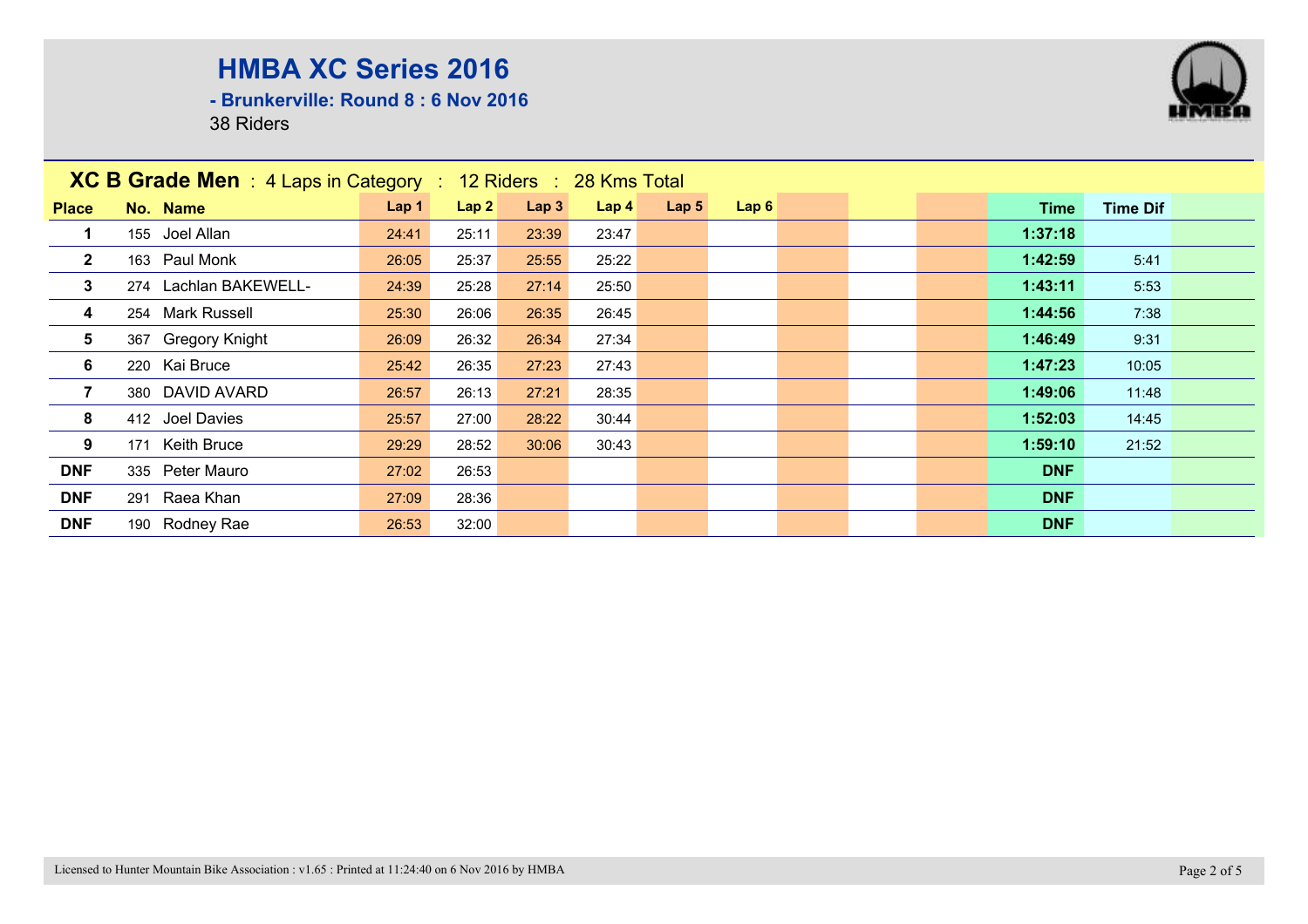**- Brunkerville: Round 8 : 6 Nov 2016**



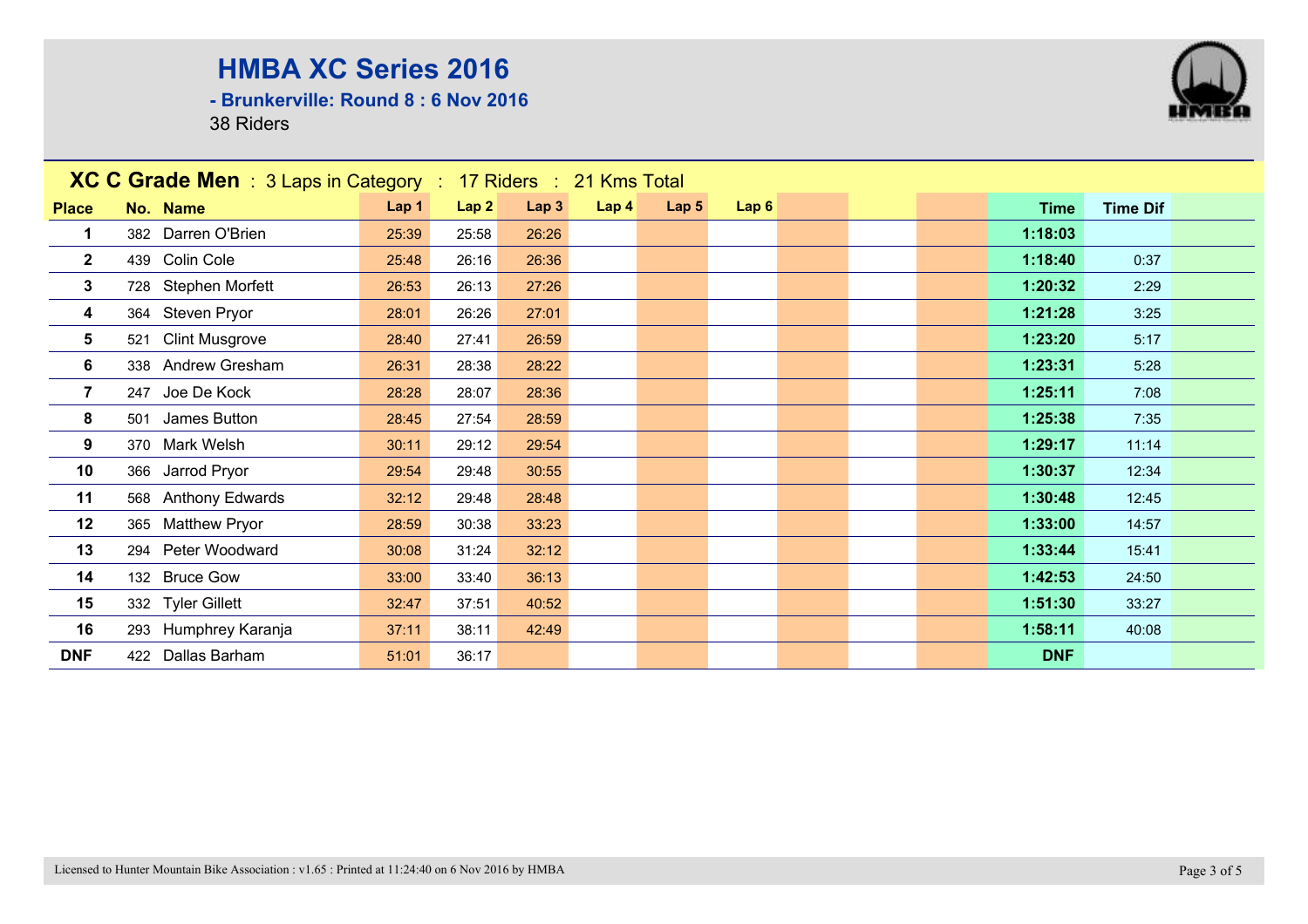**- Brunkerville: Round 8 : 6 Nov 2016**

![](_page_3_Picture_3.jpeg)

| XC C Grade Women : 2 Laps in Category : 1 Riders : 14 Kms Total |                 |       |       |      |       |                  |      |  |  |  |             |                 |  |
|-----------------------------------------------------------------|-----------------|-------|-------|------|-------|------------------|------|--|--|--|-------------|-----------------|--|
| <b>Place</b>                                                    | No. Name        | Lap 1 | Lap2  | Lap3 | Lap 4 | Lap <sub>5</sub> | Lap6 |  |  |  | <b>Time</b> | <b>Time Dif</b> |  |
|                                                                 | 105 Alicia Reed | 32:26 | 32:39 |      |       |                  |      |  |  |  | 1:05:05     |                 |  |